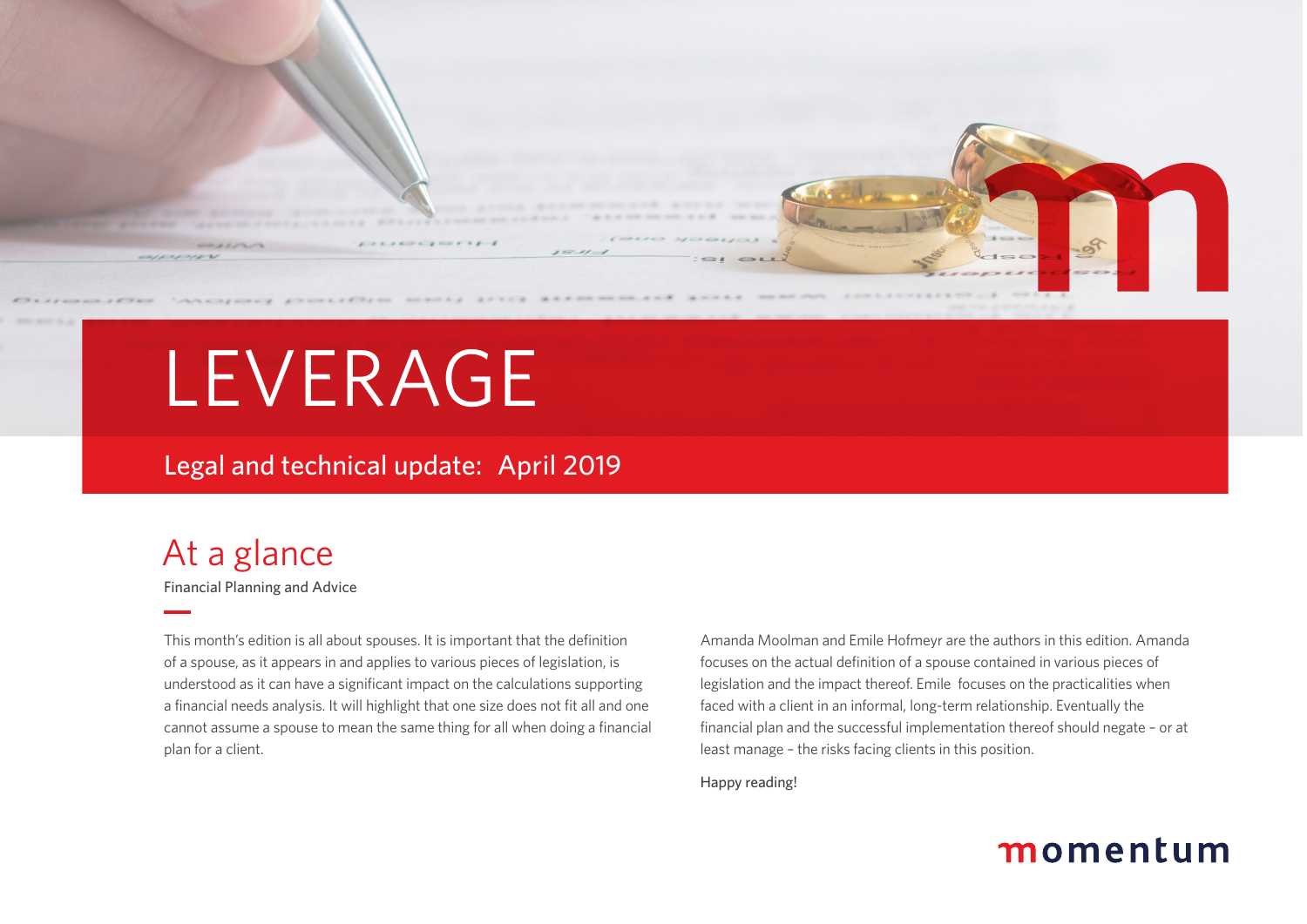## Who is the spouse? The answer depends on who is asking the question!

**F** 

In financial planning, the definition of a spouse is often confusing, as is what such a spouse (or partner in a permanent relationship) is entitled to upon dissolution of the relationship due to death, divorce or separation.

The confusion is fuelled by the differences found in legislation and recent court rulings.

This article will focus on the different legislation, the implications during the marriage or permanent relationship, and at the dissolution thereof.

### Income Tax Act and Estate Duty Act

The definitions of "spouse" in these two Acts are very similar: A "spouse" means a person who is the partner of such a person—

- a. in a legally recognized marriage or customary union;
- b. in a union recognized as a marriage in accordance with the tenets of any religion; or
- c. in a same-sex or heterosexual union which (the Commissioner is satisfied\*) is intended to be permanent.

*\*Reference to the Commissioner is omitted in the Income Tax Act.*

If a client's relationship falls in one of the above categories, the following will be relevant:

- Any bequest to a spouse, including policy proceeds payable to a spouse as nominated beneficiary, will be free from estate duty;
- Donations between spouses are free from donations tax; and
- The transfer of capital assets between spouses will be free from capital gains tax (CGT).

### Pension Funds Act

The Pension Funds Act defines a spouse as a person who is the permanent life partner, spouse, or civil union partner of a

member in accordance with the Marriage Act, the Recognition of Customary Marriages Act, or the Civil Union Act, or the tenets of a religion.

Please note: A life partner that is not a party to a marriage or union in terms of the three laws mentioned in the current definition or in terms of the tenets of a religion, would not be recognised as a spouse in terms of the Pension Funds Act. However, he/she may qualify as a dependant and subsequently be entitled to benefits.

When considering the impact of the definition in financial planning, section 37 of the Act is particularly relevant.

Section 37A of the Pension Funds Act provides that no benefit – provided for in terms of the rules of the fund can be reduced, transferred, ceded, or attached by creditors. An exception is where there is an amount due by the member:

- Under a maintenance order issued in terms of the Maintenance Act; or
- Owing to a non-member spouse in terms of a divorce order issued in terms of the Divorce Act; or
- In terms of a court order made in respect of the division of assets of a marriage under Islamic Law; or
- For the dissolution of a customary marriage.

In these instances, such a member's benefits may be attached, reduced or transferred.

Section 37C of the Act applies when a member dies and determines that the trustees of the fund must determine who will be entitled to the death benefit within the confines of the Act. While a member can nominate beneficiaries (other than their spouse or children) in respect of their retirement benefits, they may not automatically be entitled to the benefits. In the case of a benefit not being payable to the spouse or child of the deceased member, the trustees must determine who the dependants of the deceased member are, and then consider how the death benefit should be divided amongst the dependants and nominated beneficiaries. A dependant is defined to include a spouse and children (of all ages) as well as parties that are financially dependent on the member – therefore the definition of a spouse is important.

### Maintenance of Surviving Spouses Act and Intestate Succession Act

Unlike the definitions of a spouse above, the Maintenance of Surviving Spouses Act and the Intestate Succession Act only applies to –

- A spouse married in terms of the Marriage Act;
- A civil union registered in terms of the Civil Union Act;
- A marriage by Muslim rites or by religious rites or customary union; and
- Spouses married in terms of the Recognition of Customary Marriages Act.

#### *Maintenance of Surviving Spouses Act*

This Act provides that if a marriage/union is dissolved by death, the survivor will have a claim against the estate of the deceased spouse for maintenance until death or remarriage, if the surviving spouse cannot provide for this from his/her own means and earnings.

However, the Act does not make provision for a surviving partner in a permanent life partnership where no marriage was concluded. Such a partner will therefore not be able to claim maintenance from the deceased estate under this Act. They will have to approach the court for possible relief and as the outcome will depend on the circumstances, there is no guarantee of the claim being successful.

#### *Intestate Succession Act*

This Act prescribes the order of the distribution of the deceased estate where a person dies wholly or partially intestate. This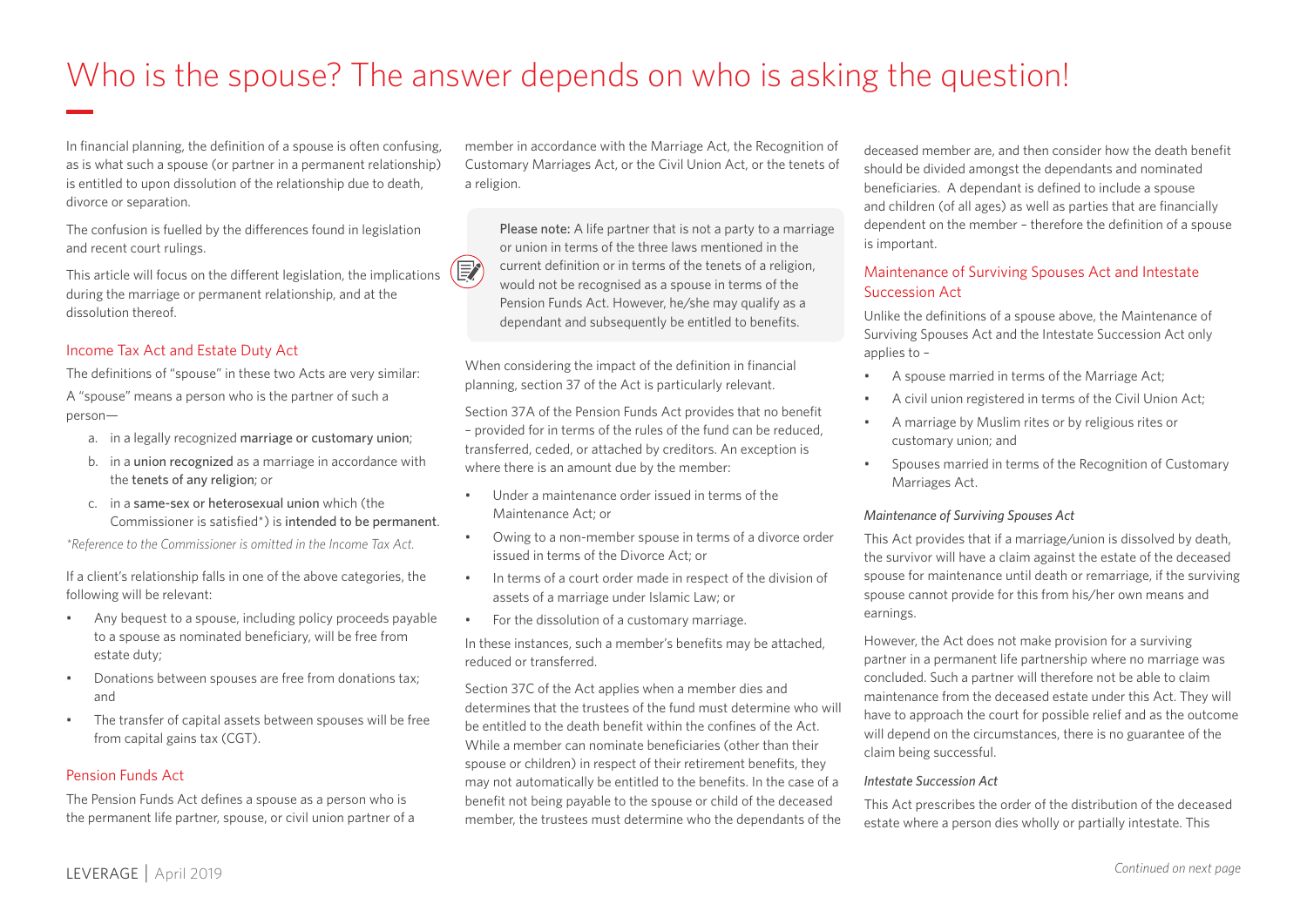#### *Continued from previous page*

could be because the person did not have a valid Will, or because a certain portion of the Will has been declared invalid or cannot be carried out.

For instance:

- If the deceased dies leaving no descendants but only a surviving spouse, the spouse will inherit the entire intestate estate;
- If the deceased is survived by descendants, and not by a spouse, the descendants inherit the intestate estate;
- If the deceased is survived by descendants and a surviving spouse, the surviving spouse inherits a certain portion with the descendants;
- If there is no spouse or descendants, but there are parents alive, then the surviving parent(s) will inherit the entire estate;
- After these provisions, if none of the above mentioned parties have survived the deceased, provision is made for the deceased's other family members, in a certain order.

It is interesting to note that, due to a legal precedent being set, a partner in a permanent same-sex life partnership, in which the partners have undertaken reciprocal duties of support, would qualify to inherit from the deceased intestate estate even though they have not entered a civil union in terms of the Civil Union Act.

However, a partner in a heterosexual life partnership would not automatically enjoy the same benefit – as the precedent only referred to same-sex relationships.

This could be problematic, and quite traumatic, for a heterosexual life partner who was dependent on the deceased, as he/she will not be considered a spouse and would not automatically be entitled to inherit from the deceased intestate estate. That partner will have to approach the courts for relief and it cannot be assumed that the courts will provide it, as the parties were able to get married or to register a civil union and they opted not to.

#### Rights at divorce or separation

The abovementioned instances mostly refer to separation at death of a partner or spouse.

All legally recognized South African marriages are governed by the Matrimonial Property Act. The Act makes provision for three different matrimonial property regimes, each with its own rights and obligations, certain limitations, and consequences during the marriage or at the dissolution thereof due to death or divorce.

When a marriage in community of property is terminated by either at death or divorce the joint estate, including any retirement benefits, must be divided equally between the spouses.

When a marriage out of community of property is terminated by either death or divorce, the following consequences ensues –

- Out of community of property including the accrual system:
	- The spouse showing the smaller accrual will have an accrual claim against the other spouse or deceased estate;
	- At divorce, any retirement benefits need to be divided equally, or as agreed upon between the parties, or as ordered by the Court in the divorce order.
- Out of community of property excluding the accrual system:
	- No accrual claim is available;
	- No division of the estate;
	- The non-member spouse has no claim against any retirement benefits; and
	- A surviving spouse could be left destitute.

In all three instances above, a spouse may claim maintenance in terms of the Divorce Act and Maintenance Act (as well as, upon the death of a spouse, the Maintenance of Surviving Spouses Act).

A permanent life partner has no legislated right of recourse at the termination of the relationship, as there is no reciprocal duty of support between such partners. Therefore, a permanent life partner has no enforceable right to claim maintenance or any retirement benefits.

A permanent life partner may apply to court for an order to divide the property of the other partner, if he/she can prove that he/she contributed thereto or increased the value of the other partner's separate property during the relationship; or if the partners are co-owners of the property. However, if a cohabitation agreement or a proven universal partnership doesn't exist, private property acquired by one of the partners before the relationship, will remain that partner's property. However, the ordinary rules of the law of contract, property and unjustified enrichment may be available to an aggrieved partner.

There is no legal definition that exists for a "common law spouse": it is a term used to refer to a permanent life partner. There is no minimum number of years partners must be together to qualify as a "common law spouse", and there is no automatic right to each other's estate in any long-term relationship. As mentioned above, where a claim is made, the court will have to consider the facts and make a decision. Not all claims are successful.

#### In summary

As a financial planner, it is imperative to advise clients and make proper provision in accordance with their specific circumstances and relationship status. If a client is in a permanent life partnership or relationship and does not intend entering a legal marriage or civil union, it is important to consider the consequences at the dissolution of the relationship as a result of death, divorce or separation.

The article that follows aims to provide suggestions to prevent some of the undesirable implications that may be encountered if no provision is made.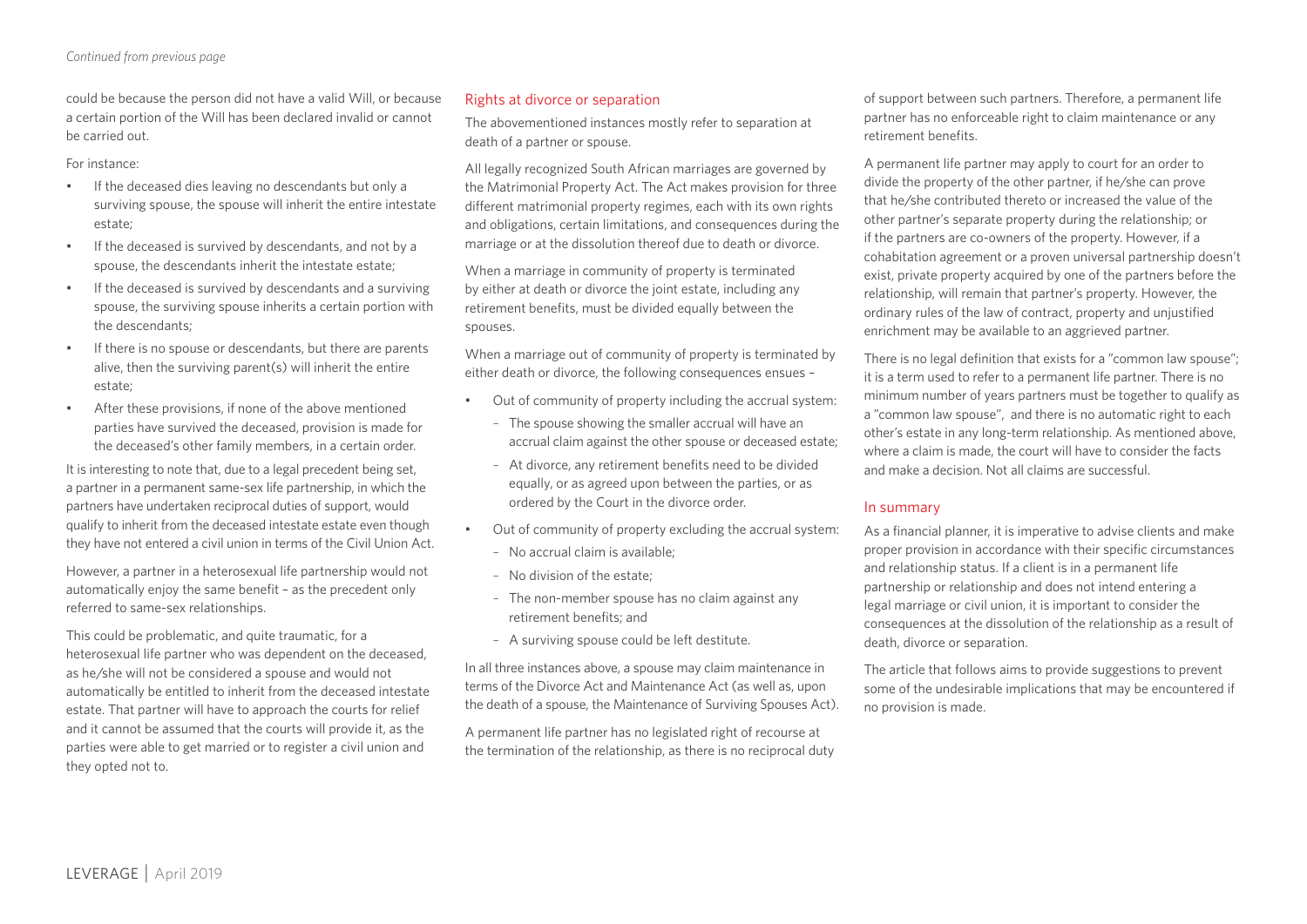### A "spouse" in a heterosexual, long-term relationship – to be or not to be?

When doing a financial plan, a crucial factor to consider is a client's marriage dispensation, if any. With this in mind, how does one go about when a client is not married, but in a heterosexual, long-term relationship?

As can be seen from the article above, there is not one set of rules to determine whether a person in a long-term relationship qualifies as a spouse. Different Acts have different requirements and some do not recognize it at all. Certainly, the duration of the relationship does not automatically solve the "spouse" problem. Every case must be judged on its own merit.

It is quite clear that one needs to be careful not to generalise and make assumptions when doing financial planning. By assuming certain facts, the consequences can be devastating later on. When married in terms of the Marriage Act, Civil Union Act, or in terms of religious tenets, it is easier to plan as one is either married/in a union or not. There is definite rules regarding beginning, duration and ending of the marital relationship.

The same does not necessarily hold true for long-term relationships. How does one plan when clients are living together, but do not intent to get married? The answer is simply that there is no set plan, as there are too many uncertainties.

#### Just think of the following:

#### Donations:

Does my client qualify for donations tax exemption as a "spouse" in terms of the definition? What happens when the exemption has been granted once? Will the partners always be regarded as

"married" in future? How does a "break" in the relationship impact the future of the definition? The answers are not cast in stone. During financial planning it is always better to plan for the worst case scenario, because a surplus is always better than a shortfall.

#### Capital Gains Tax "roll-over"

When assets transfer between spouses due to a donation or death there is a CGT "roll-over" to the spouse. How can one be certain that a client will qualify for the roll-over? Same applies here: beware of trying to use the roll-over just to "save" money or taxes. In financial planning for death, rather make provision for the payment of CGT. A surplus is always better than a shortfall.

#### Section 4(q) of the Estate Duty Act

In order to get the "spouses'" deduction when determining the dutiable estate in terms of section 4 (q), the parties must be in a relationship (union) intended to be permanent. How does one ensure that this deduction will be available? Rather plan for estate duty – a surplus is always better than a shortfall.

#### Pension Funds Act

On separation, a partner in a permanent relationship is not entitled to part of the other's pension, but may be viewed as a dependant upon the partner's death. One cannot be sure of the trustees' allocation to dependants, it is therefore best to provide for separate funds for the partner. A surplus is always better than a shortfall.

#### Maintenance of Surviving Spouse Act

The surviving partner in a relationship has no claim against the deceased's estate in terms of this Act. Where a life partner alleges a duty to support, the burden of proof will be on the surviving partner. Therefore, rather ensure that enough provision is made for the maintenance of the survivor – a surplus is always better than a shortfall.

#### Intestate Succession Act

Even though court cases exist that expanded the definition of spouse to same-sex partners in a long term relationship under certain conditions, heterosexual partners in a similar relationship do not enjoy a right to inherit in terms of this Act, because they can and could always get married legally in terms of the Marriage Act, which was not the case for same-sex partners. This is arguably one of the biggest hurdles. Without a valid will, a heterosexual life partner will not inherit anything and they will have to approach the courts for relief. When a person is in a permanent relationship it is imperative that he/she has a valid will making provision for the partner.

#### And some more food for thought:

#### Are my clients "married" as defined?

In terms of some pieces of legislation, the Commissioner of SARS has discretion when determining if a life partner is a spouse. It must be convinced that the relationship wasn't merely a long-term relationship, but intended to be permanent;